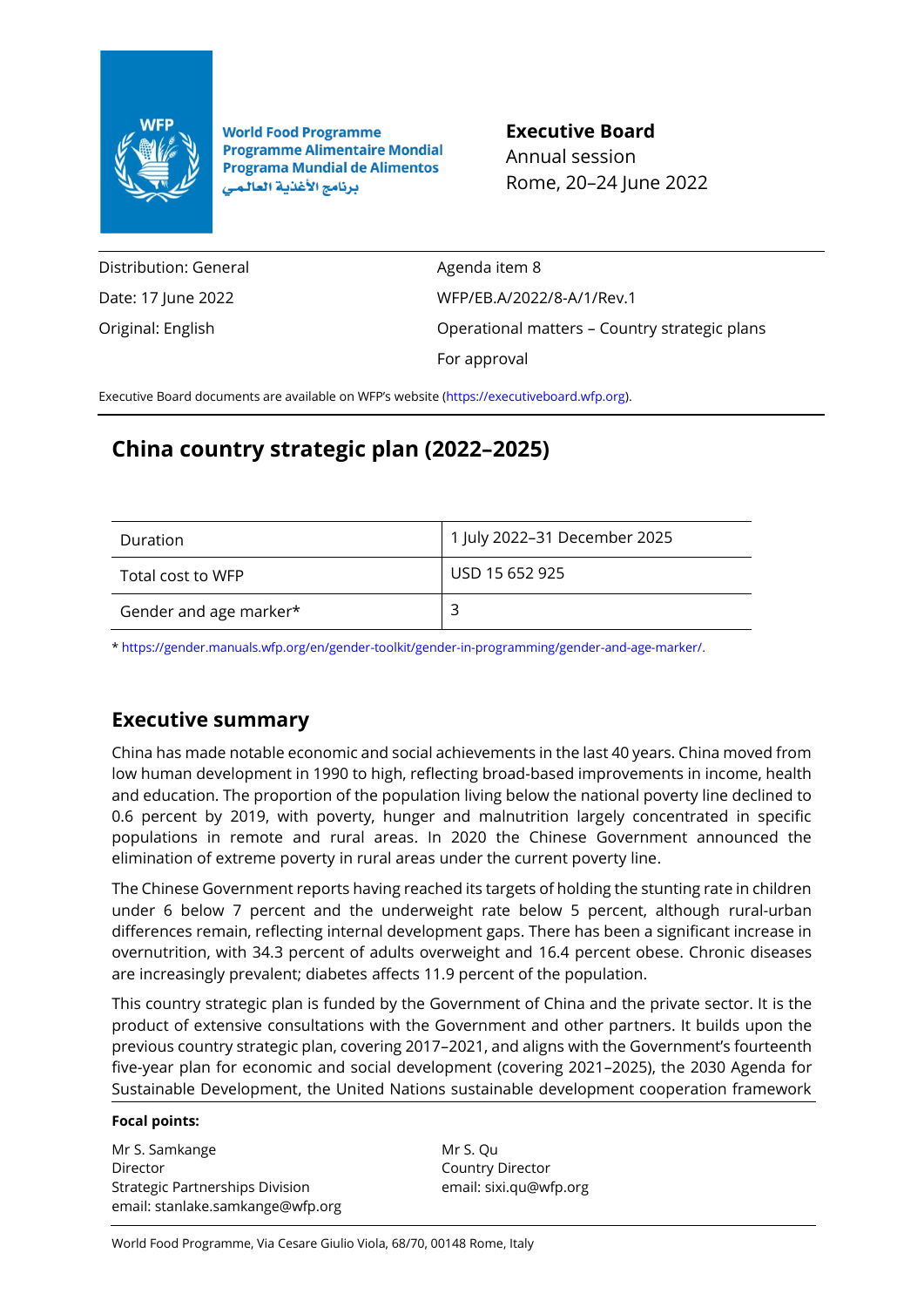for China for 2021–2025 and sectoral plans of action. It is also strategically aligned with WFP's strategic plan for 2022–2025, which it was largely developed alongside. It entails continued, targeted assistance to China focused on improving nutrition outcomes. WFP's cooperation with China will contribute to the following strategic outcome:

➢ Strategic outcome 1: Left-behind groups in rural areas of China have improved nutrition status and livelihoods in line with national targets by 2025.

## **Draft decision\***

The Board approves the China country strategic plan (2022–2025) (WFP/EB.A/2022/8-A/1/Rev.1) at a total cost to WFP of USD 15 652 925.

<sup>\*</sup> This is a draft decision. For the final decision adopted by the Board, please refer to the decisions and recommendations document issued at the end of the session.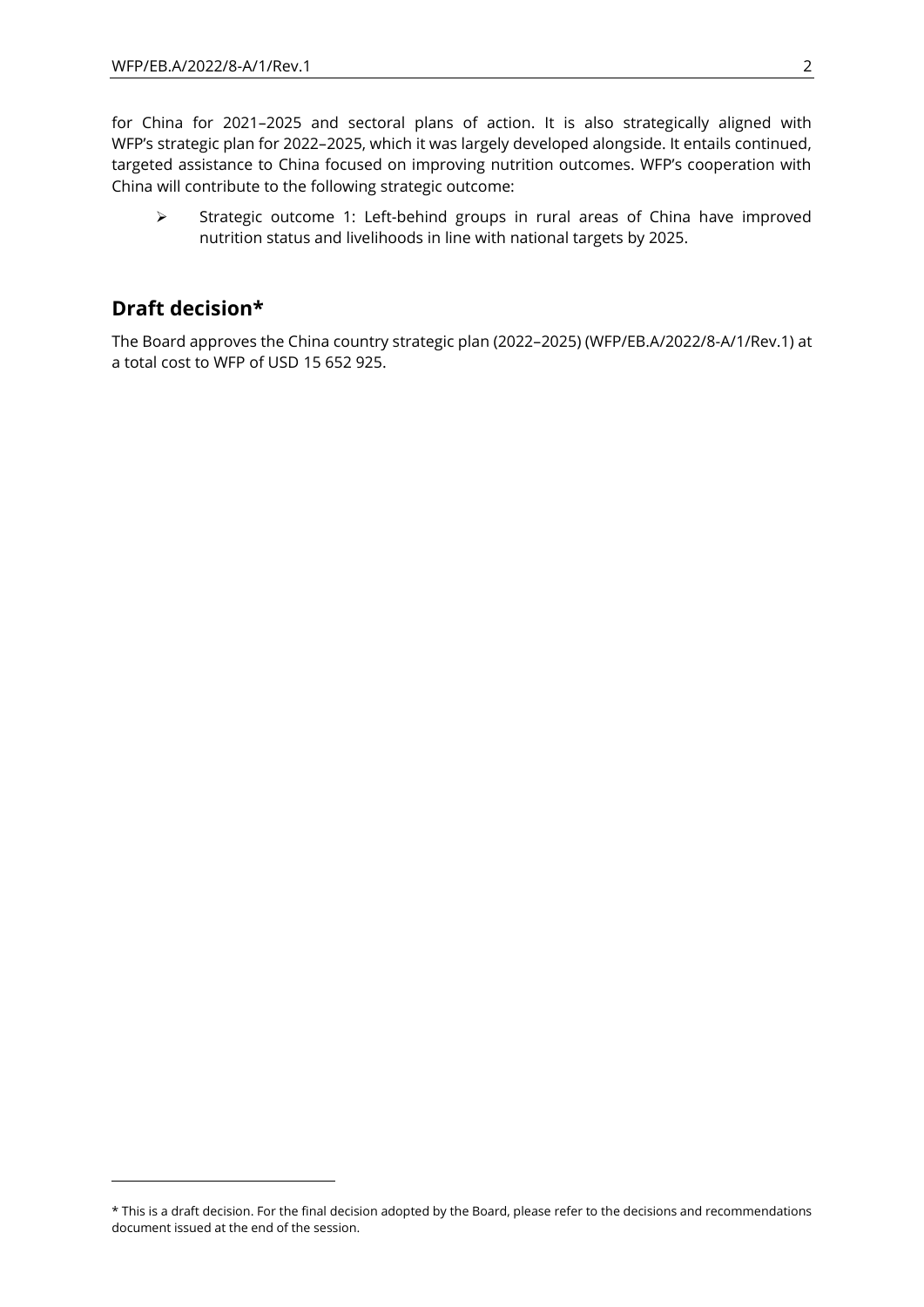#### $\mathbf{1}$ . **Country analysis**

#### **1.1 Country context**

- 1. China has made notable economic and social progress in the past 40 years. China has moved from low human development in 1990 to high, with a Human Development Index of 0.758 in 2018, reflecting broad-based improvements in income, health and education.<sup>1</sup>
- 2. Between 1980 and 2020, China's gross domestic product grew at an average of more than 9 percent per year, and per capita gross national income increased from USD 312 in 1980 to USD 10,207 in 2019. In 2020, the Chinese Government announced the elimination of extreme poverty in rural areas under the current poverty line. Nonetheless, as stressed in the United Nations sustainable development cooperation framework for China for 2022–2025 (UNSDCF), "China is the world's largest developing country…."<sup>2</sup>
- 3. Average life expectancy increased from 71.58 years in 2000 to 77.49 years in 2019 80.49 years for women and 74.73 for men.<sup>3</sup> In 2019 the unemployment rate was 5.2 percent. China's Gender Inequality Index in 2019 was 0.168, ranking 39th of 189 countries. <sup>4</sup> Large gender gaps remain in terms of labour force participation. Women's labour force participation rate is 15 percent lower than men's. A gender gap in education remains large, as the percentage of women receiving at least some secondary education is 7 percent lower than that of men. According to the United Nations common country analysis for China, persons with disabilities generally no longer face legal obstacles in obtaining services and employment. The Government will continue to follow the new development philosophy to address imbalances and inadequate development.

#### **1.2 Progress towards the 2030 Agenda for Sustainable Development**

- 4. To guide China's approach to the 2030 Agenda for Sustainable Development, China issued its national plan in 2016 of the 2030 Agenda.<sup>5</sup>
- 5. In nutrition, health care, education and sanitation Sustainable Development Goals (SDGs) 2, 3, 4 and 6, sustained and steadily expanding government initiatives have produced strong progress in service provision, in enrolment and coverage rates and in key indicators, including under-5 stunting, maternal and child mortality rates and expected years of education.<sup>6</sup> China produces sufficient grain to feed its population of 1.4 billion people.

<sup>1</sup> United N[ations Sustainable Development Cooperation Framework for the People's Republic of China: 2021–](https://unsdg.un.org/sites/default/files/2020-11/China-UNSDCF-2021-2025.pdf)2025, para. 8. 2 Ibid, para. 3.

<sup>3</sup> World Health Organization. *Th[e Global Health Observatory: Life expectancy at birth \(years\)](https://www.who.int/data/gho/data/indicators/indicator-details/GHO/life-expectancy-at-birth-(years))* (website)*.*

<sup>4</sup> United Nations Development Programme. *[Human Development Reports: Gender Inequality Index](http://www.hdr.undp.org/en/composite/GII)*.

<sup>5</sup> [China's National Plan on Implementation of the](https://eur03.safelinks.protection.outlook.com/?url=http%3A%2F%2Fwww.chinadaily.com.cn%2Fspecials%2FChina%27sNationalPlanonimplementationofagenda(EN).pdf&data=04%7C01%7Chan.jiang%40wfp.org%7Ce1998046377b4d3ed8aa08d99ce949a2%7C462ad9aed7d94206b87471b1e079776f%7C0%7C0%7C637713348050550031%7CUnknown%7CTWFpbGZsb3d8eyJWIjoiMC4wLjAwMDAiLCJQIjoiV2luMzIiLCJBTiI6Ik1haWwiLCJXVCI6Mn0%3D%7C1000&sdata=3wrMiV%2BSNiHMoYKlg0NBOUmZWYeoZwi947yeyJrbLPo%3D&reserved=0) 2030 Agenda for Sustainable Development.

<sup>6</sup> *[United Nations Sustainable Development Cooperation Framework for the People's Republic of China: 2021–](https://unsdg.un.org/sites/default/files/2020-11/China-UNSDCF-2021-2025.pdf)2025*, para. 18.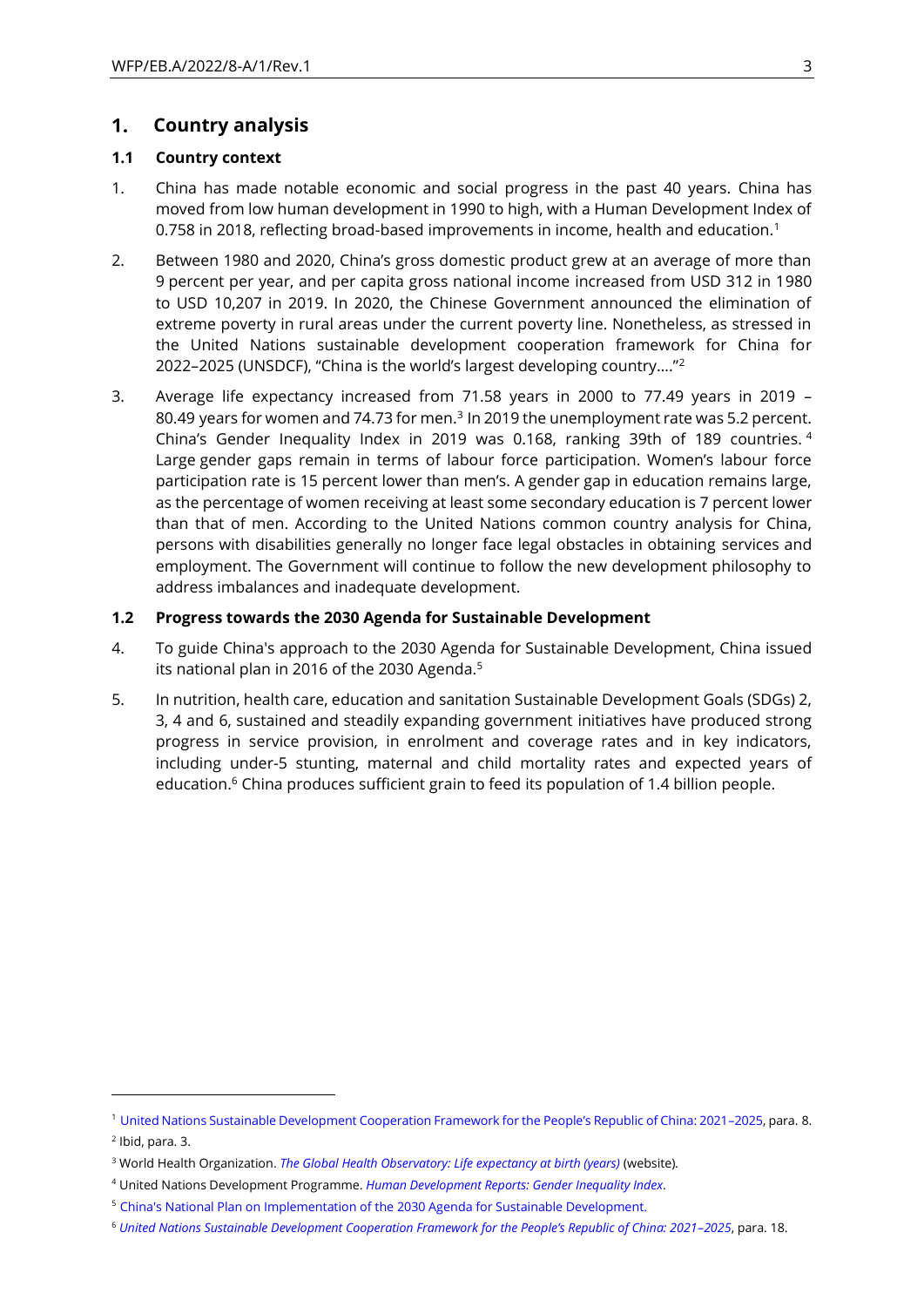#### **1.3 Progress towards SDGs 2 and 17**

#### *Progress on SDG 2 targets*

- 6. *Access to food.* The Government has made the food security of China's 1.4 billion people its top priority. According to the 2020 report on the state of food security and nutrition in the world,<sup>7</sup> the prevalence of undernourishment in China is less than 2.5 percent.<sup>8</sup> China has been building and maintaining a sustainable agricultural sector. Grain output has been stable at more than 650 million metric tons since 2015, a historically high level. This is the result of continued investments in modern technology, mechanization, irrigation and increased food safety.
- 7. The Government has emphasized 'supply-side structural reforms' in productive sectors, like agriculture. Following rapid urbanization in recent decades, roughly 60 percent of the population lived in urban areas in 2018, compared with 26 percent in 1990.<sup>9</sup> Urbanization has been accompanied by rising incomes and a growing middle class, resulting in a shift in dietary patterns from a grain-based to a more protein-rich (meat and dairy) and diversified (fruits and vegetables) diet. China has also invested in campaigns to ensure food quality and safety, and implemented a food quality supervision and monitoring system.
- 8. *End malnutrition.* The Government reported reaching its 2020 target of keeping stunting in children under 6 below 7 percent and the underweight rate below 5 percent.<sup>10</sup> The stunting rate in children under 6 in rural areas fell from 11.3 percent in 2013 to 5.8 percent in 2017. In the same period, for children age 6–17, stunting fell from 4.7 to 2.2 percent and average height increased 1.6 cm for boys and 1 cm for girls.<sup>11</sup> Anaemia among children age 6-17 decreased from 6.6 percent in 2015 to 6.1 percent in 2020.
- 9. Rural-urban disparities remain in children's nutrition status (the rural adolescent malnutrition rate is 9.2 percent, while the urban rate is 7.9 percent),<sup>12</sup> reflecting internal development gaps. To address this, China's national school meal programme, known as the "Nutrition Improvement Programme for Rural Compulsory Education Students", had already reached 38 million students by 2020 through a total investment of CNY 197 billion since 2011, an important scheme for building human capital that contributes to the objective of rural education.
- 10. While malnutrition remains a problem in some parts of the country, there has recently been an emerging issue of a double burden – overweight and obesity – for boys and girls age 5-19 (15.4 percent and 7.1 percent, respectively).<sup>13</sup> Chronic diseases are increasingly prevalent, with diabetes affecting 11.9 percent of the population.<sup>14</sup>

<sup>7</sup> Food and Agriculture Organization of the United Nations and others. 2020. *[The State of Food Security and Nutrition in the](https://www.fao.org/publications/sofi/2020/en/)  World [2020: Transforming food systems for affordable healthy diets.](https://www.fao.org/publications/sofi/2020/en/)*

<sup>8</sup> Food and Agriculture Organization of the United Nations. 2020. *[Food security and nutrition around the world](https://www.fao.org/3/ca9692en/online/ca9692en.html#chapter-1_1) in 2020* (website), box 1.

<sup>9</sup> China Statistics Press. 2020. *[China Statistical Yearbook 2019](http://www.stats.gov.cn/tjsj/ndsj/2019/indexeh.htm)*.

<sup>10</sup> Ministry of Foreign Affairs. 2019. *[China's Progress Report on Implementation of the 2030 Agenda for Sustainable Development](http://www.xinhuanet.com/english/download/ChinaProgressReportImplementation2030AgendaSustainableDevelopment.pdf)  [\(2019\).](http://www.xinhuanet.com/english/download/ChinaProgressReportImplementation2030AgendaSustainableDevelopment.pdf)*

<sup>&</sup>lt;sup>11</sup> Government of China. 2020. [Report on Chinese Residents' Chronic Diseases and Nutrition 2020](http://www.gov.cn/xinwen/2020-12/24/content_5572983.htm) (available online in Chinese only).

<sup>12</sup> China National Children's Center. 2021. *[Annual Report on Chinese Children's Development \(2021\)](https://xianxiao.ssap.com.cn/bibliography/detail/id/1879064.html#book_this_info),* P29. (Available for purchase only in Chinese.)

<sup>13</sup> Global Nutrition Report. 2021. *[2021 Global Nutrition Report.](https://globalnutritionreport.org/)*

<sup>14</sup> W. Yang and others. ["Prevalence of Diabetes Among Men and Women in China".](https://www.nejm.org/doi/pdf/10.1056/NEJMoa0908292?articleTools=true) *The New England Journal of Medicine, vol. 362, p.12.*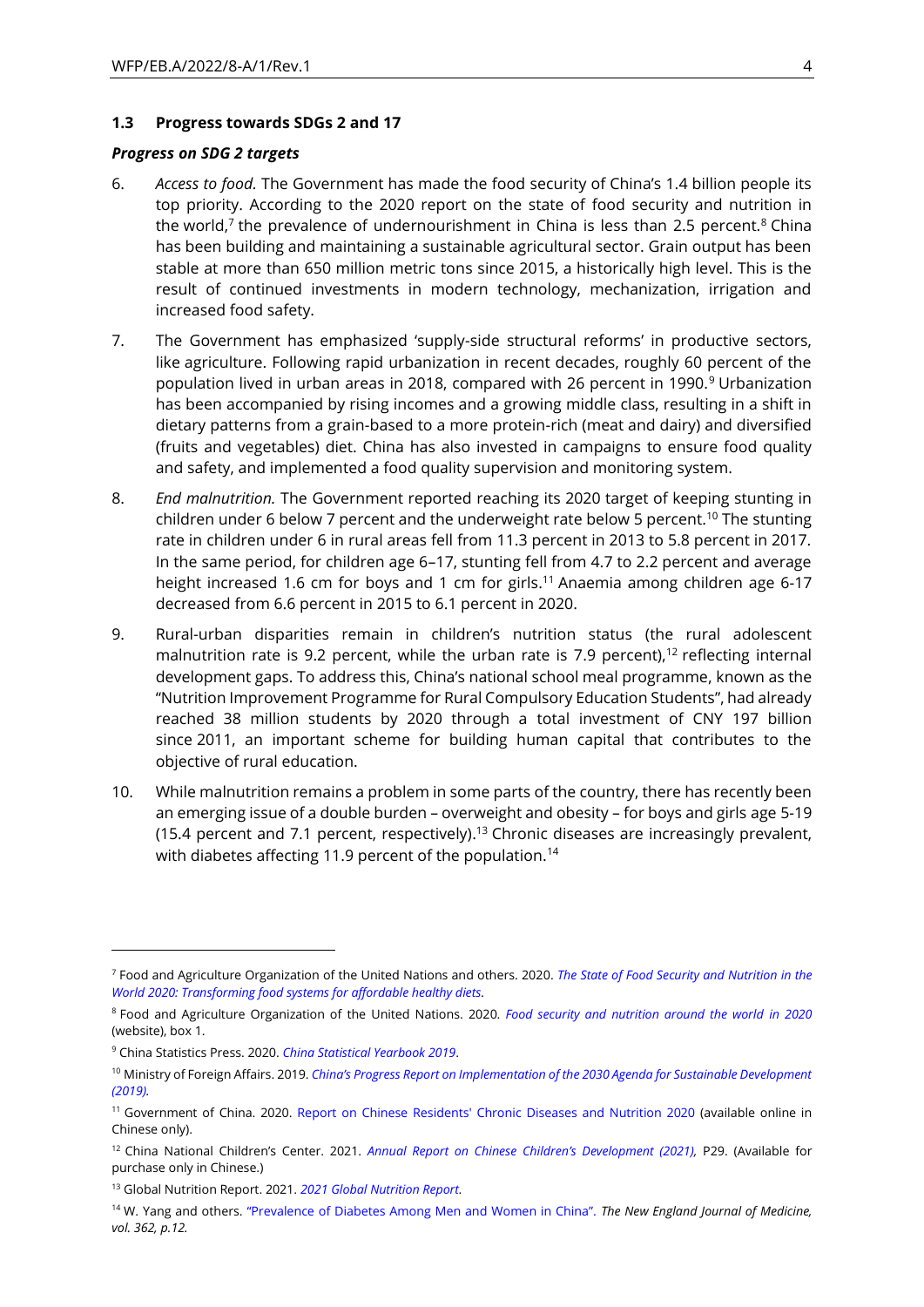- 11. *Smallholder productivity and incomes.* The more than 200 million smallholder farmers in China dominate its rural landscape, produce most of the country's food and manage 95 percent of cultivated land. Despite the rapid development and significant upgrading of China's transport infrastructure, some remote locations have relatively poor infrastructure and services. Limited access to financial services, markets and value chains continues to prevent smallholders from capitalizing on national efficiency gains. Smallholder farmers often lack sustainable market access and knowledge of food safety standards. There is a need to better integrate nutrition into the food value chain to enhance nutrition security and improve livelihoods for the poor.
- 12. The productivity of rural smallholder farmers is at high risk due to the movement of younger and fitter farmers to cities. Rural communities are increasingly older, more female and less educated.<sup>15</sup> They are at risk of vulnerability to environmental hazards, medical shocks and other hazards for which they are not well prepared. Climate change has important gender elements related to rural vulnerability. <sup>16</sup> Moreover, rural smallholders are disproportionately affected by transboundary animal and plant diseases that can severely deplete family economic assets and earning potential.
- 13. *Sustainable food systems.* China is developing eco-friendly agriculture and continues to make progress in green agricultural development. <sup>17</sup> Along with the formulation and implementation of the national agricultural sustainable development plan for 2015–2030 and the paper entitled "Opinions on Innovating Institutional Mechanisms to Promote Green Agricultural Development", the Government has identified 40 national green agricultural development pioneer zones and launched actions aimed at zero growth of chemical fertilizers and pesticides.
- 14. To prevent and mitigate the impact of disasters on agricultural production, China has formulated and improved disaster response plans, rolled out disaster prevention, mitigation and escape technologies and strengthened its disaster monitoring, prediction, early warning and prevention capabilities.
- 15. *Progress on SDG 17 targets:* For the Government of China 2020 was a landmark year of achievements towards its 40-year goal of a "Xiaokang Society" (meaning a society that is "moderately prosperous in all aspects") and setting new long-term goals. This includes realizing the goals "for achieving socialist modernization in China,"<sup>18</sup> with a leading position in technological innovation, a strong economy, a larger middle-income group, equitable access to basic public services for all and a fundamentally improved environment. The Government is building on these achievements to partner with other countries, including through economic integration, interconnected development and contributions to efforts to achieve the 2030 Agenda.<sup>19</sup>

<sup>15</sup> "China's Framework for Achieving the SDGs in Agriculture and Rural Development" – report for the Rome-based United Nations agencies, November, 2019.

<sup>&</sup>lt;sup>16</sup> United Nations Entity for Gender Equality and the Empowerment of Women. 2021. Country Gender Equality Profile for China, 2020. (Not available online.)

<sup>17</sup> Ministry of Foreign Affairs. 2019. *[China's Progress Report on Implementation of the 2030 Agenda for Sustainable](http://www.xinhuanet.com/english/download/ChinaProgressReportImplementation2030AgendaSustainableDevelopment.pdf) Development [\(2019\).](http://www.xinhuanet.com/english/download/ChinaProgressReportImplementation2030AgendaSustainableDevelopment.pdf)*

<sup>&</sup>lt;sup>18</sup> Statement by President Xi Jinping during the nineteenth national congress of the Communist Party of China, 18 October 2017.

<sup>&</sup>lt;sup>19</sup> United Nations Development Programme, United Nations Population Fund and United Nations Office for Project Services. 2020. *[Country Programme Document for China \(2021-2025\)](https://documents-dds-ny.un.org/doc/UNDOC/GEN/N20/379/18/PDF/N2037918.pdf?OpenElement)* (DP/DCP/CHN/5).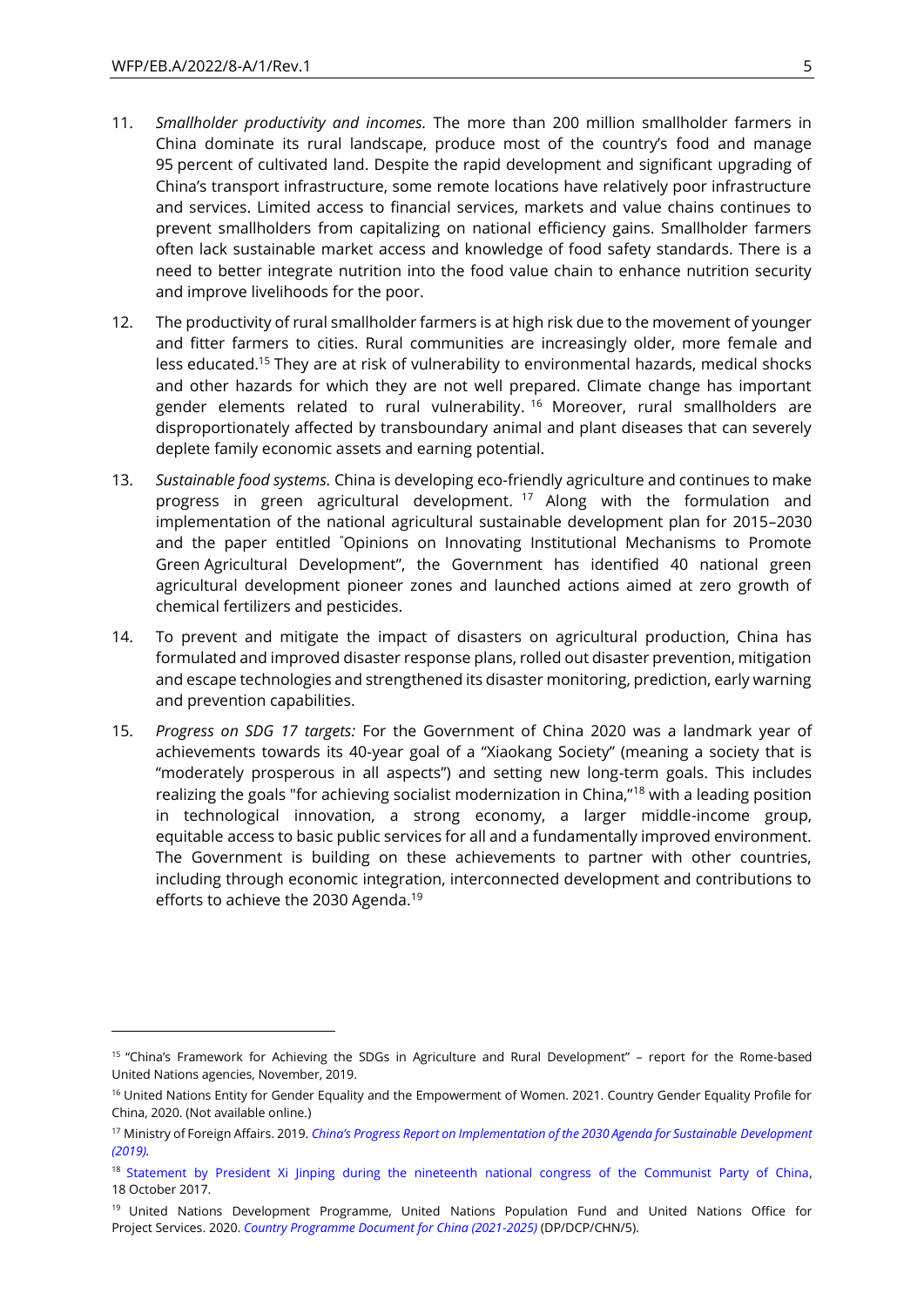#### **1.4 Hunger gaps and challenges**

- 16. The 2015 zero hunger strategic review for China identified areas requiring particular attention in addressing national food and nutrition challenges and achieving SDG 2 targets, including:
	- i) extending national nutrition programmes to left-behind communities;
	- ii) promoting climate-resilient, sustainable and nutrition-sensitive food systems;
	- iii) establishing more efficient, inclusive and safer food value chains; and
	- iv) building resilience to shocks and stresses for enhanced food and nutrition security.
- 17. The 2020 common country analysis for China reflected similar gaps and challenges to food and nutrition security, including:
	- i) existing urban-rural divergence in under-5 stunting;
	- ii) malnutrition as a risk-factor that denies children the opportunity to develop to their full potential;
	- iii) ramifications for China's food security posed by climate change.

### **2. Strategic implications for WFP**

- 18. WFP's partnership with China began in 1979 and has evolved with China's socioeconomic development. WFP's programme in China was WFP's largest in the late 1980s and early 1990s. WFP and China worked with food-insecure communities through an integrated agricultural development approach led by the Ministry of Agriculture and Rural Affairs (MARA). While WFP's involvement in these projects ended in 2005, their effects continue. Lessons learned from WFP's previous operations in China, detailed in the evaluation of WFP's assistance to China over the period 1979–2005, were taken into account in the development of the country strategic plan (CSP) for 2017–2021, which is a building block for this CSP covering 2022–2025.
- 19. China and WFP continue to evolve their partnership in development. In March 2016, WFP and MARA entered into an agreement entitled Memorandum of Understanding (MoU) to Strengthen Partnership for Global Hunger Solutions and Development. Under this MoU WFP supports China's efforts to ensure food security and nutrition for the people of China. The MoU serves as the conceptual basis for this CSP.
- 20. In addition, the MoU serves to strengthen China's role as a partner in WFP's operations globally, including through the WFP Centre of Excellence for Enhancing South–South and Triangular Cooperation. The Centre of Excellence in China aims to strengthen peer to peer learning and knowledge exchange related to enhancing food security, improving nutrition and alleviating poverty among developing countries by facilitating policy dialogue, technical training, deployment of experts, policy research and other activities under SDGs 2 and 17.
- 21. During the COVID-19 response in 2020 WFP worked with the Chinese Government and private sector to establish a temporary humanitarian response hub in China to support the response to the high demand from the humanitarian and health community for medical supplies. The hub contributed to the global response that WFP managed for partners and demonstrated the value of its strategic position on the supply chain, close to manufacturers, in facilitating the rapid deployment of health and other supplies to support emergency operations.
- 22. WFP's partnership with China and the successes of the CSP for 2017–2021 have informed the broader approach to middle-income countries outlined in the strategic plan for 2022–2025. The strategic plan highlights WFP's "enabling agenda" in middle-income countries, focused on technical assistance, policy advice, evidence generation and system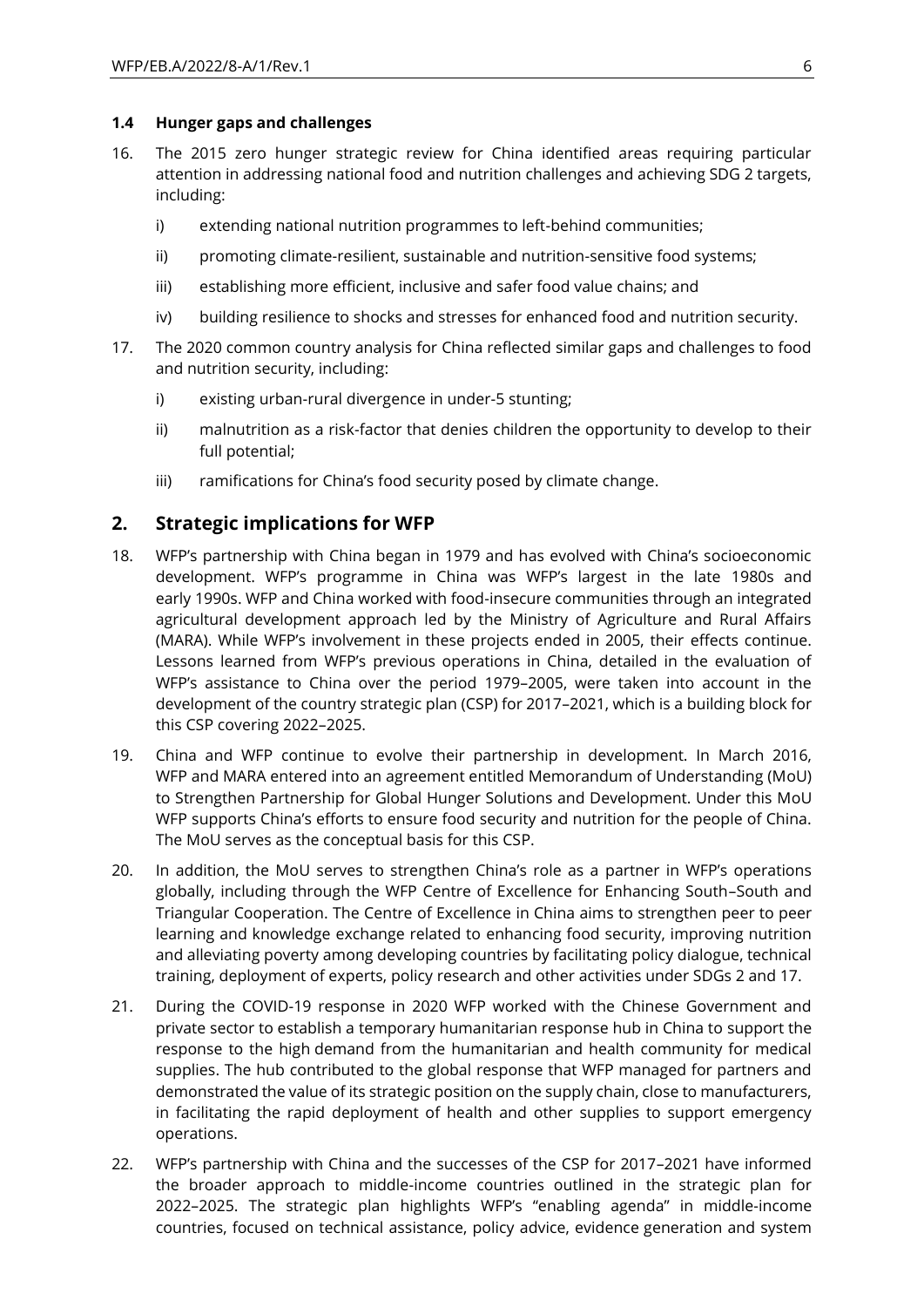strengthening in areas where WFP has capabilities and experience. Further, WFP will continue to leverage its role as a multilateral platform, sharing global knowledge of relevant practices and ideas in addressing food security and nutrition challenges that China could explore.

### **2.1 Achievements, lessons learned and strategic changes for WFP**

- 23. Through the CSP for 2017–2021, WFP has contributed meaningfully towards China's nutrition and rural development objectives. The CSP has enabled WFP and China to collaborate on innovative approaches to improving the nutrition of preschool children and addressing rural vulnerability in targeted areas. These domestic activities have also strengthened the WFP-China partnership and contributed to the enhanced and more visible profile of WFP in China, generating important lessons learned. The CSP has also facilitated new fundraising channels and methods with both private and public institutions.
- 24. The evaluation of the 2017–2021 CSP was undertaken in 2020. It endorsed the CSP and pointed to a range of strategic and programmatic achievements. The evaluation made four recommendations on stronger strategic engagement, enhancing partnerships, improving learning from both national and international experiences and firming up China's continued contributions to WFP.<sup>20</sup>
- 25. The CSP evaluation commended China and WFP for demonstrating the potential for strong strategic engagement and the value of working together to find appropriate global solutions for hunger and improved food systems. Taken together, the CSP facilitated an extensive network of partners and enabled new systems to be developed.
- 26. Simultaneously, the CSP evaluation and other evaluations including an evaluation of a preschool nutrition pilot project – pointed to areas of potential enhancement for this CSP (2022–2025), including a strengthened monitoring and evaluation mechanism. Further, synergies between CSP activities could be better exploited, and more could be done to measure results and capture and disseminate lessons from the pilot projects.
- 27. In 2020 WFP's operations in China were among the first affected by the COVID-19 crisis. WFP adjusted its operations and modalities in China to provide continuity despite travel restrictions and other impediments. The lessons have informed the planning for future activities.

### **2.2 Alignment with national development plans, the United Nations sustainable development cooperation framework and other frameworks**

28. The CSP for 2022–2025 has been formulated in line with China's 14th five-year plan for national economic and social development, covering 2021–2025, and the UNSDCF, including the theory of change. The CSP fully reflects WFP's efforts to complement and support work in the strategic areas prioritized by the Government, working at the national and provincial levels.

<sup>&</sup>lt;sup>20</sup> [Evaluation of China WFP Country Strategic Plan 2017](https://newgo.wfp.org/documents/china-country-strategic-plan-evaluation-2017-2021)-2021. OEV/2020/002.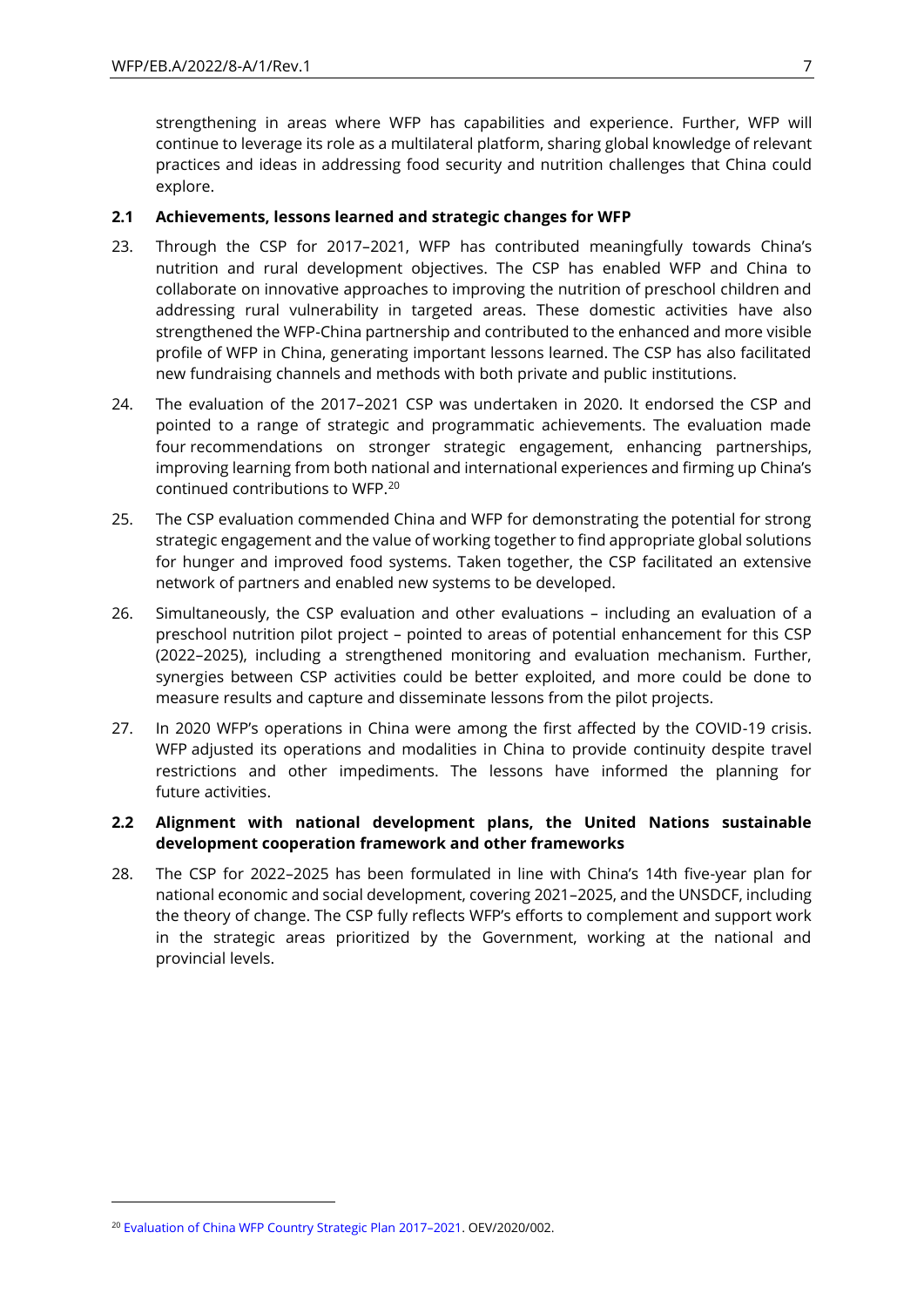29. The UNSDCF, agreed between the Chinese Government and the United Nations country team in China, established six high-level outcome results to which the United Nations system will contribute. WFP contributes most directly to UNSDCF outcome 1:

> "Relative poverty and multi-dimensional poverty are reduced, and more coordinated development leads to reduction in gaps between rural and urban areas and among regions, as more people in China, including left-behind groups, benefit from sustainable, innovation-driven and shared high-quality economic development, with enhanced access to economic opportunities arising through innovation, entrepreneurship and rural revitalization, enjoying decent work, sustainable livelihoods, and the right to development equally for both women and men."

#### **2.3 Engagement with key stakeholders**

- 30. The formulation of this CSP involved consultation across the United Nations system in China to ensure that it aligned with and would support the efforts of the Chinese Government to achieve the defined high-level outcomes. The CSP also draws upon consultation with WFP's "window ministry" (i.e., the ministry designated by the Government to coordinate WFP activity in China), MARA, ensuring alignment with the Government's plans.
- 31. Development of the CSP also involved consultations on the line of sight with the Government and a wide range of civil society actors who have been partnering with WFP in undertaking activities under the CSP for 2017–2021. Through 2020 and 2021, WFP worked on draft outcomes, outputs and activities, which were discussed internally with a range of key WFP stakeholders and informed by the results of the evaluation of the CSP for 2017-2021. This CSP also draws lessons from global evaluation such as the strategic evaluation of the funding for WFP's work and a synthesis of evidence and lessons on country capacity strengthening. WFP's activities are agreed with national and local authorities based on extensive consultations, including discussion of the gender dimensions of project design and implementation.

### **3. WFP strategic portfolio**

#### **3.1 Direction, focus and intended impacts**

- 32. The strategic direction of this CSP corresponds to the priorities identified by the Chinese Government for domestic food security and nutrition. The CSP entails one strategic outcome corresponding to the scope of WFP's MoU with MARA and subsequent agreements.
- 33. This CSP is also shaped, and informed by, the WFP strategic plan for 2022–2025. In line with humanitarian principles and founded upon universal human rights, the guiding principles outlined in the strategic plan – including those relating to people-centred approaches, programme integration, evidence-driven and country-owned – are central to the CSP activities. Likewise, cross-cutting priorities are well integrated into all aspects of the CSP, especially gender equality, women's empowerment and nutrition.
- 34. WFP will employ the full range of its operational capacities many of which are realized through partnerships – to meet the immediate needs of people and protect individuals' and communities' ability to live in safety and dignity.
- 35. WFP's support will help China implement, extend and improve national nutrition programmes and support smallholder farmers, including women. WFP will support the Government in strengthening the connection between poverty alleviation and rural revitalization through increasing rural opportunities and incomes to contribute to reducing relative poverty and rural-urban development gaps. WFP will focus on initiatives to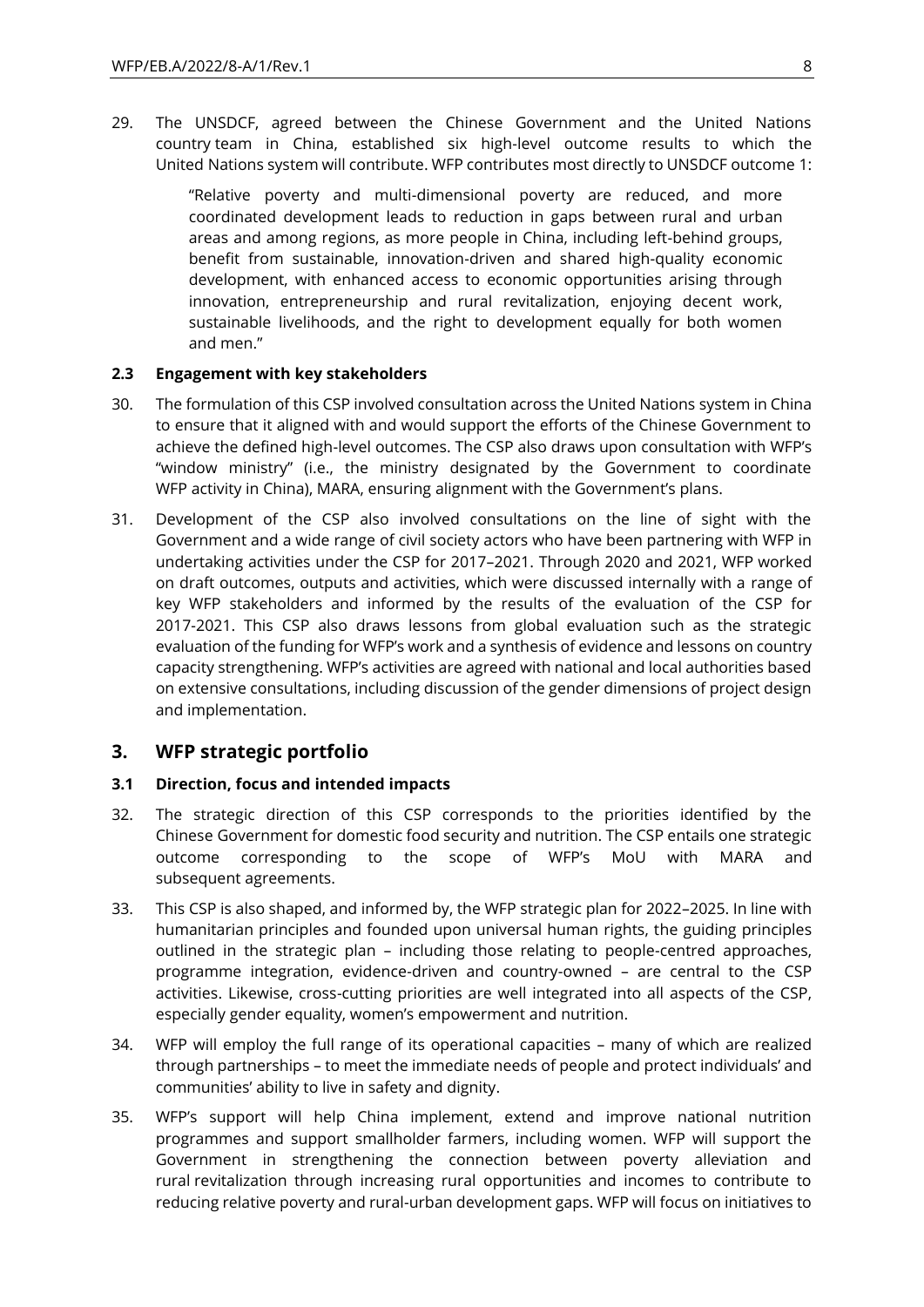enhance rural resilience and pilot approaches to the development of sustainable food systems.

- 36. As a cross-cutting theme, an integrated gender perspective will ensure that both women and men participate in programme design and implementation, that women take on leadership roles and that all data collected are disaggregated by age, sex and disability where feasible. To support transformative gender results at the activity level, WFP will ensure that women, men, girls and boys participate equitably in and benefit from the design, implementation, monitoring and evaluation of relevant programmes and policies. Equally, programme design will integrate scientific innovation and environmental sustainability.
- 37. WFP's work will closely align with the Government's development priorities, as put forward in China's 14th five-year economic and social development plan, to accelerate implementation of the 2030 Agenda and the UNSDCF and to fulfil the commitment to leave no one behind.

#### **3.2 Strategic outcomes, focus areas, expected outputs and key activities**

#### *Strategic outcome 1: Left-behind groups in rural areas of China have improved nutrition status and livelihoods in line with national targets by 2025.*

- 38. Building on the work undertaken in the 2017–2021 CSP, WFP will seek to improve the livelihoods of smallholder farmers in rural and underdeveloped areas, including women, through its work to improve nutrition-sensitive value chains for high-quality and nutritious foods. WFP will give technical assistance to the Government in the targeting of vulnerable people at risk of being left behind, including women and persons with disabilities, and will continue its support for a pilot project on zinc-rich potatoes as well as other pilot projects to test concepts that may improve resilience, productivity, access to markets and the sustainability of smallholder farming in the context of rural revitalization. Efforts in this area will be framed by strategic outcome 1's focus on nutrition.
- 39. China's national nutrition plan for 2017–2030 sets detailed goals for meeting the food and nutrition needs of children, pregnant women, the elderly and other groups in need.<sup>21</sup> In addition, China's National Food and Nutrition Development Outline 2021–2035 aims to shape a new era for the development of a nutrition-sensitive food and agriculture system. Strategic outcome 1 will focus on the nutritional health of children living in rural and underdeveloped areas – the direct targeted beneficiaries of the WFP preschool nutrition improvement programme – building upon the ongoing projects established under the 2017–2021 CSP. These projects focus on strengthening the capacity of national stakeholders to implement, monitor and expand nutrition programmes as important vehicles for building human capital in the rural revitalization context.
- 40. WFP and the Government of China have an exemplary history of collaboration and partnership with regard to school feeding. WFP implemented school feeding programmes in China in the early 2000's in the Qinghai and Gansu provinces as part of a WFP large-scale integrated rural development intervention. WFP school feeding pilots provided useful lessons for the national policy and promoted uptake of China's national school feeding programme in 2011. In turn, WFP has learned from China's experience as the Government successfully scaled-up and extended its programme, now the third largest globally. WFP works with the Government to further extend its national programme and generate lessons and experience that can be used to bolster domestic and international efforts to achieve SDG 2. WFP's pilot projects under the 2017–2021 CSP actively influenced China's national child development programme for 2021–2030, enacted by the State Council

<sup>21</sup> The State Council. 2022. *[China issues national nutrition plan \(2017-2030\)](http://english.www.gov.cn/policies/latest_releases/2017/07/13/content_281475725038850.htm)* (press release).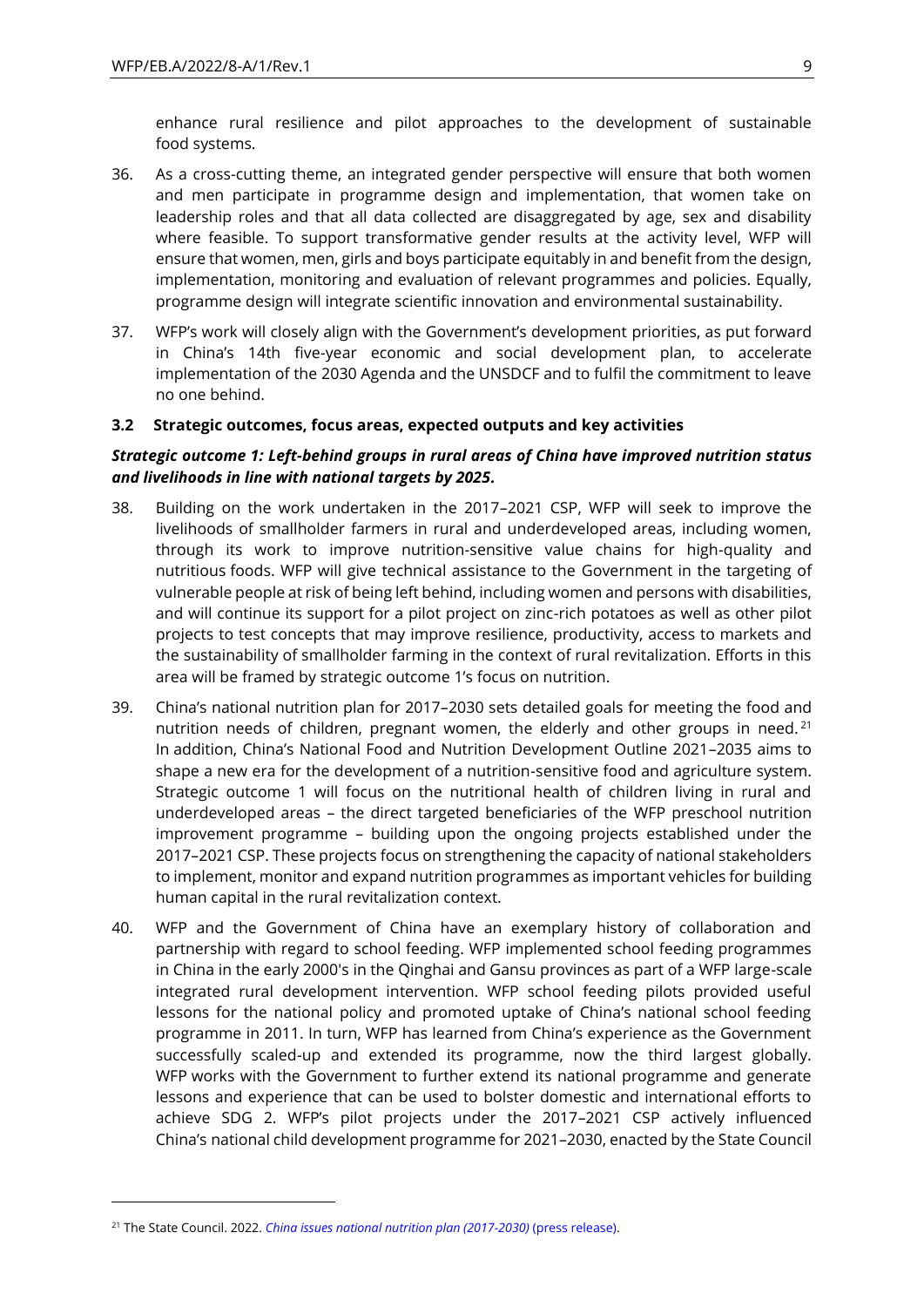in September 2021, which called for scaling up nutrition programmes targeted at preschool children.

- 41. In accordance with the recommendations resulting from the 2017–2021 CSP, monitoring and evaluation mechanisms will be strengthened for all domestic activities, and efforts to learn lessons and more clearly demonstrate and share results will be mainstreamed. This will improve replication and upscaling as appropriate.
- 42. WFP will continue to foster partnerships on financial and technical support for its operations with the Government and public and private sector organizations in accordance with applicable laws and regulations.

#### *Focus area*

43. Strategic outcome 1 focuses on root causes.

#### *Alignment with national priorities*

44. The activities under strategic outcome 1 will contribute to UNSDCF outcome 1.

#### *Expected outputs*

- 45. Strategic outcome 1 will be achieved through one output linked to activity 1, one output linked to activity 2 and one output linked to activity 3.
	- $\geq$  1.1 Smallholder farmers and other rural populations benefit from more resilient, nutrition-sensitive value chains and improved livelihoods that improve nutrition status in rural areas.
	- $\geq$  2.1 Rural preschool children benefit from improved capacity of national actors to extend and implement existing nutrition-sensitive school feeding programmes in order to reduce rural-urban nutritional disparities.
	- $\geq$  3.1 Malnourished and food-insecure populations benefit from enhanced strategic, public and private partnerships aimed at achieving SDG 2.

### *Key activities*

*Activity 1: Provide advice and assistance on integrating smallholder farmers into nutrition-sensitive value chains to national stakeholders*

46. WFP seeks to improve the resilience and nutrition sensitivity of value chains, and improve the livelihoods of smallholder farmers, with a view to improving nutritional status across rural areas. This will be done initially through the continuation of the zinc-rich potato pilot project in Gansu province. This pilot is making positive progress that WFP and its partners can leverage to further target support to selected groups of smallholder farmers. WFP will aim to integrate the targeted populations further into value chains for nutritious foods, including through supporting farmer organizations and providing technical advice. WFP will strengthen the social behaviour change communication (SBCC) component within the food system approach. Targeted activities will be carried out to provide women farmers opportunities to be integrated into the nutrition-sensitive value chain. WFP will increase the inclusion of women and those with disabilities in the design and implementation of projects under activity 1 and will link this support for activity 2 by linking smallholder farmers to institutional procurement for school feeding. The country office put people, including those most at risk of being left behind, at the centre of programme design and operational response – one of the cornerstone principles of the WFP strategic plan for 2022–2025.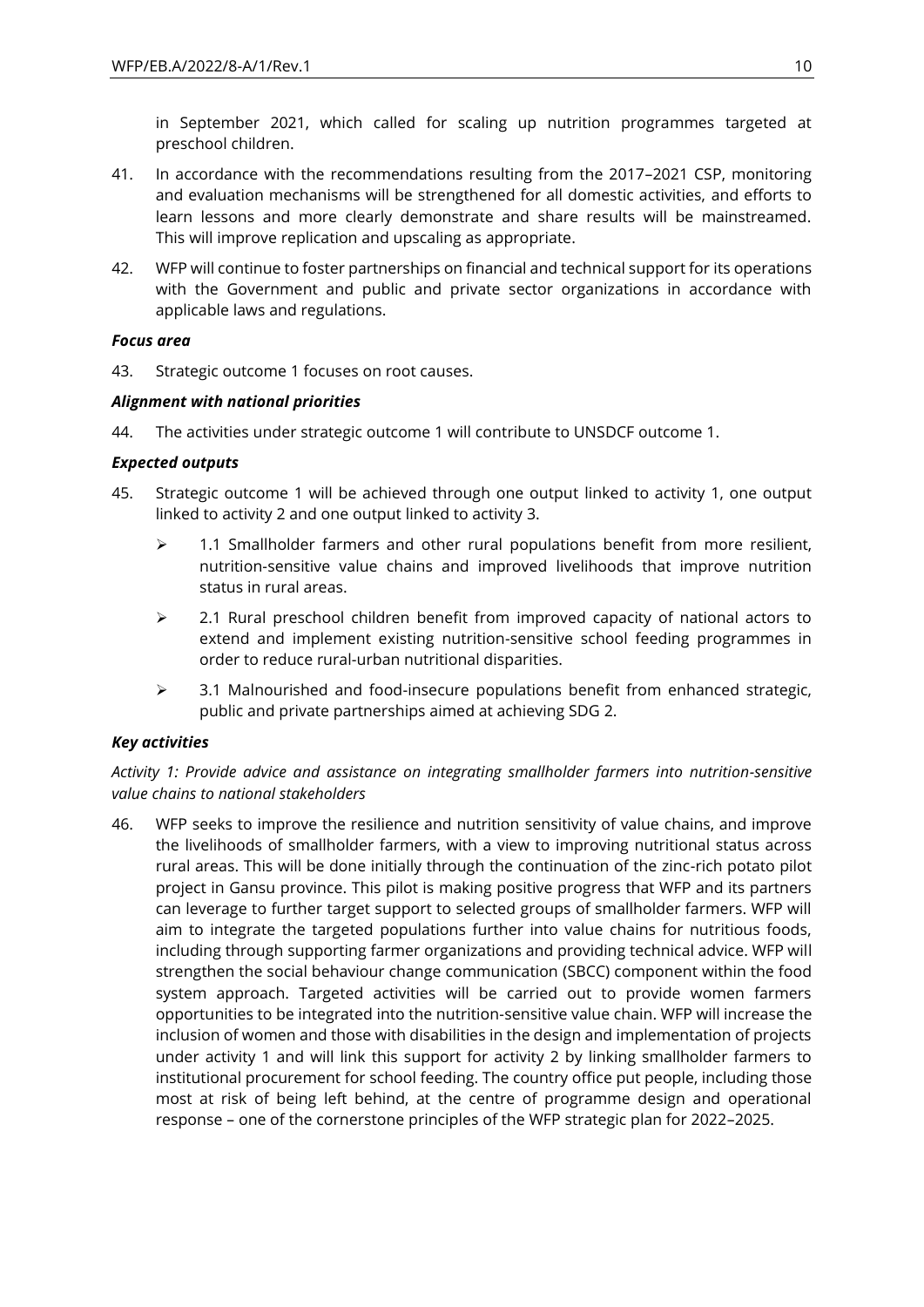*Activity 2: Provide advice and assistance on extending nutrition-sensitive school feeding programmes to national stakeholders*

- 47. China's national nutrition and school feeding programmes are among the largest in the world and provide rich opportunities for experience sharing with partners and stakeholders in need as China has joined the school meals coalition launched in connection with the 2021 United Nations food systems summit. China continues to enhance the coverage and effectiveness of these programmes with a view to making and sustaining further progress towards SDG 2 for everyone. This activity supports scaling up and enhancing existing programmes in a variety of ways, including by supporting national capacity to identify and target nutritionally vulnerable populations and by piloting new approaches in hard-to-reach areas.
- 48. Preschool nutrition projects, which target boys and girls age 3–5, will continue, focusing on food and nutrition education and on the know-how required to procure from local farmers. Through these projects WFP supports efforts to raise the nutrition awareness of schoolteachers, cooking staff and food suppliers and promote healthy feeding for caregivers at home. These projects will promote healthy diets and dietary diversity by assessing dietary quality. The country office will also continue to advocate improved nutrition and disseminate appropriate nutrition and health messages at all levels of the Government.
- 49. In addition to providing technical advice and assistance, WFP will provide platforms to bring together a wide range of relevant partners. WFP will advocate a complementary and integrated school health and nutrition package, with a primary focus on regional nutritional guidance and healthy eating habits, including with regard to emerging issues such as overweight and obesity as well as sound school feeding approaches and awareness raising for parents about feeding and health support. WFP will further discuss with the private sector dietary quality, as it relates to increasing overweight and obesity.
- 50. These activities may be extended to other locations based on discussion with the Government. Targeted strategies will be used to promote equal nutritional and cognitive development opportunities for boys and girls. Women-headed smallholder families will participate in the home-grown school feeding programme to promote economic empowerment for women. These projects yield important results and experience that will inform further collaboration with national stakeholders on steps to improve nutritional outcomes.

### *Activity 3: Provide facilitation for development and humanitarian cooperation with China*

51. In this activity, WFP will develop and maintain partnerships for financial resources and facilitate enhanced communication and information sharing on the global food and nutrition landscape among national entities, as well as the public and private sectors. WFP will explore, in accordance with applicable laws and regulations, partnerships with the Chinese private sector, including innovative collaborations with the Chinese technology sector, non-governmental organizations (NGOs) and individuals to carry out or fund cooperation projects in China. Through this activity, WFP will continue to mobilize funding for development projects and seek to meet or surpass the successes of 2020. Similarly, by bringing together key public and private stakeholders, WFP will continue to facilitate programmes and partnerships for the SDGs.

### *Partnerships*

52. Aligning with WFP's strategic plan, the country office will develop five types of partnership: resource, knowledge, policy and governance, advocacy and capability. The activities under strategic outcome 1 rely on strong partnerships that WFP has built with various national and local stakeholders. These stakeholders include MARA, the National Administration for Rural Revitalization, the provincial and local governments of the provinces in which activities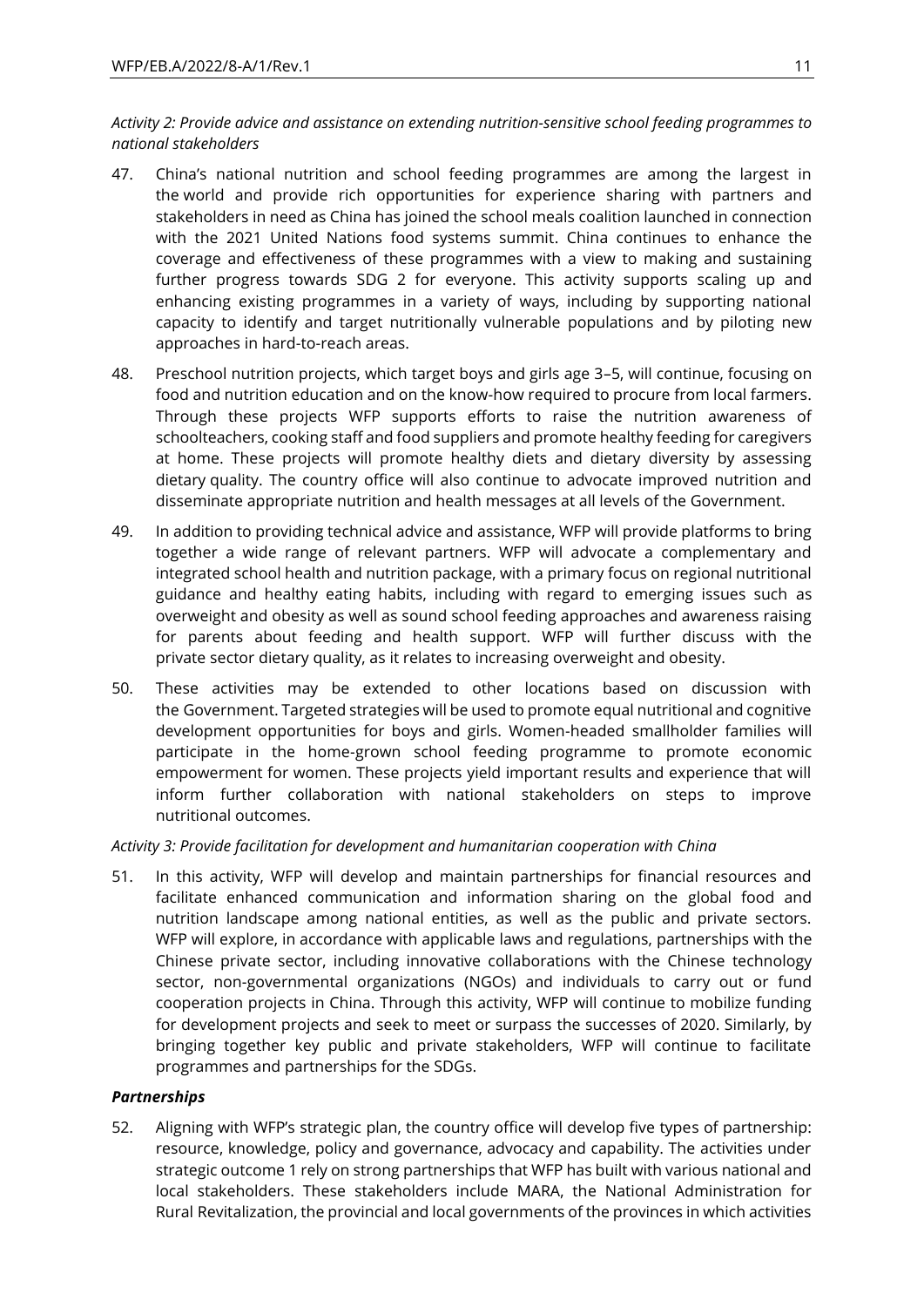1 and 2 are implemented and various academies, research institutes and women's federations that are directly involved in project decision making and provide technical support and guidance in project design, implementation, monitoring and evaluation. Private sector partners will also be important to the financing of these activities.

- 53. For activity 3, efforts to facilitate development and humanitarian partnerships with the Government will focus on establishing strong relationships with the China International Development Cooperation Agency (CIDCA), the Ministry of Foreign Affairs and the National Development and Reform Commission and other government bodies and will also seek to boost collaboration with the Rome-based agencies and other United Nations bodies. Work with the private sector will focus on providing information and advice and expanding existing partnerships and seeking to identify emerging opportunities with new partners.
- 54. The partnerships associated with activity 3 will likewise position WFP for fundraising with a view to supporting other developing countries in making progress towards SDG 2. To that end, WFP will continue to share information on its operations, rules and regulations, work and the varied contexts in which it operates, including information on the international humanitarian system and on tools and resources, to ensure best practice in humanitarian response.

#### *Assumptions*

55. The achievement of strategic outcome 1 will depend on the validity of certain assumptions. Those assumptions are that resources are sustained or grown through China's own government and private sector contributions; that the Government at various levels demonstrates interest and ownership in the activities; that cross-sectoral coordination mechanisms are in place to implement the activities; that capacity strengthening, technical advice, tools and demonstration activities are adopted and applied successfully by targeted households, including women, and new knowledge implemented; that engagement with stakeholders continues; and that women's equal and effective participation in project activities is pursued with the implementing agencies.

#### *Transition/handover strategy*

- 56. Activities 1 and 2 entail the strengthening of national and subnational capacity to manage preschool nutrition and smallholder value chain programmes. WFP provides advice and support to pilot projects, which are intended to test and prove concepts for subsequent adoption and scale-up by the authorities. These activities imply a transition and handover to the Government through WFP's policy advocacy effort when support is no longer requested by the Government and local stakeholders.
- 57. WFP will continue to work in China as long as it can be helpful in addressing China's nutritional challenges, particularly with regard to left-behind communities. The long-term strategy will acknowledge WFP's evolving technical assistance role as it adapts to changes in the context in China. Programming decisions will be informed by evaluations and reviews.

## **4. Implementation arrangements**

### **4.1 Beneficiary analysis**

58. All activities carried out under this CSP will take the form of capacity strengthening. There will be no direct food assistance provided by WFP in China or elsewhere through this CSP. Under strategic outcome 1, WFP will provide advice and assistance to the Government in its implementation and extension of nutrition programmes, thereby benefiting undernourished children in rural and underdeveloped areas; WFP's work under strategic outcome 1 is also designed to benefit smallholder farmers through enhanced capacity for nutritious food value chain development and better organization. Gender awareness of the implementing government agencies will be further improved.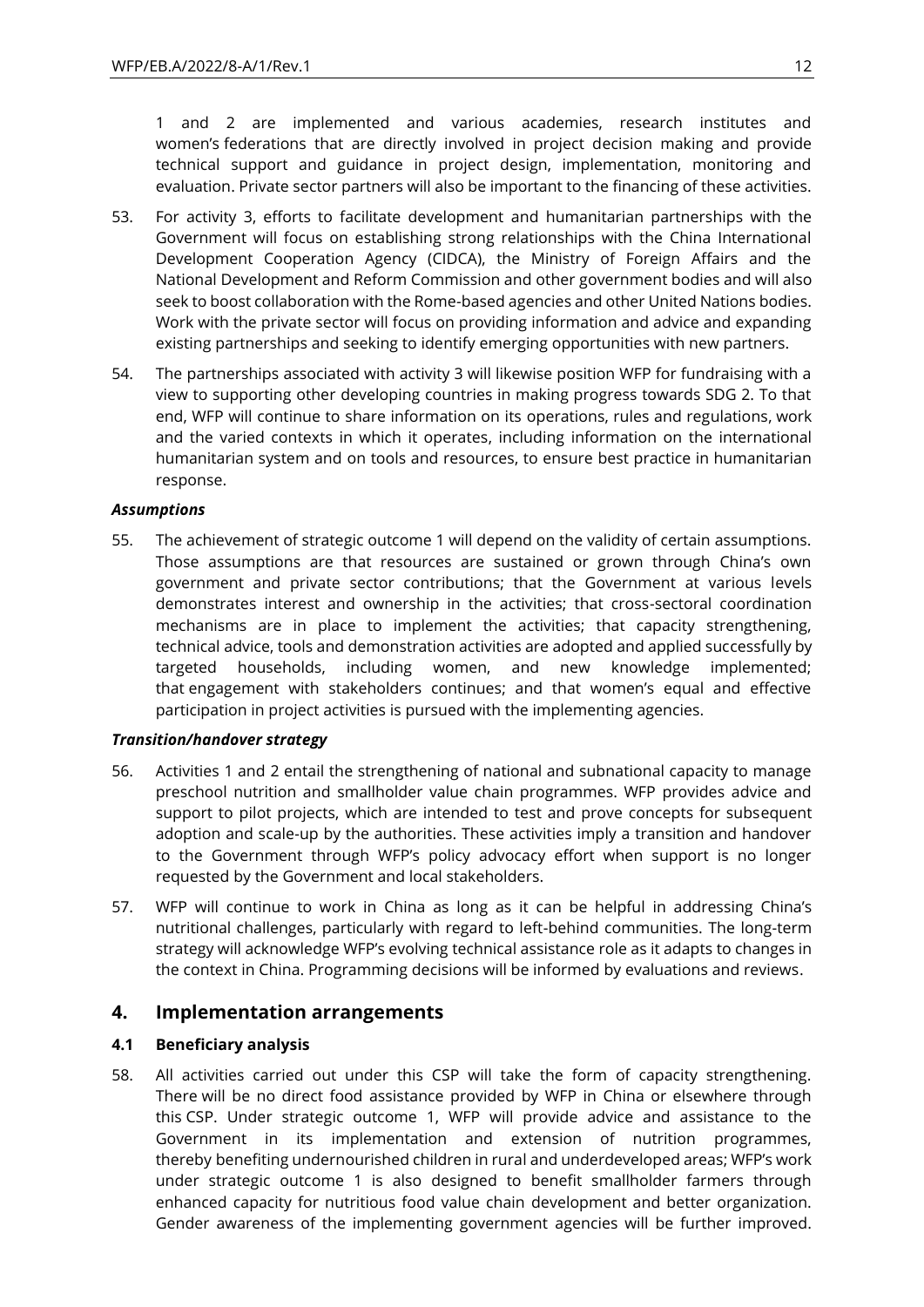Programme implementation will apply targeted strategies based on the differing nutritional, cognitive and socio-emotional conditions of boys and girls, with due attention to left-behind children and children from low-income families.

- 59. Geographically, the targeting of WFP activities in China will be largely focused on the less developed central and western rural areas and concentrated in nationally designated poverty-stricken counties. The selection criteria for pilot projects will include several factors, including the percentage of low-income families, left-behind children, ethnic minorities and high incidence of malnutrition, among others, depending on the type of activity.
- 60. An estimated 49,700 individuals as tier 2 beneficiaries (including children and smallholder farmers) will benefit from assets created, products and services, including SBCC and individual capacity strengthening under strategic outcome 1. Tier 2 beneficiaries also include people from government agencies and technical institutions empowered by WFP's technical assistance, advocacy and support for policies, systems and national programmes. A population of 850,000 to 1,290,000 will benefit indirectly from WFP's technical assistance, nutrition messaging and advocacy through innovative social media.

#### **4.2 Transfers**

61. All activities under the CSP will be in the form of capacity strengthening.

#### **4.3 Country office capacity and profile**

- 62. Recommendations resulting from the CSP (2017–2021) alignment human resources review of the office conducted in 2020 will be implemented incrementally, first focusing on establishing the correct contract types for all staff and then adjusting the number of staff to match the recommendations of the review.
- 63. One of the critically important evaluations that informs this CSP is WFP's strategic evaluation of the funding of its work, which points to the need to enhance capacity across WFP regarding how to optimize partnering with host governments and other actors. Ensuring capacity in the country office relevant to the partnership dimensions of this CSP is a key consideration.

#### **4.4 Partnerships**

- 64. WFP will align activities under the CSP with the priorities of the Chinese Government. As WFP's "window" ministry, MARA will represent the Government as a whole, including other relevant ministries. Continued intensive collaboration with MARA will ensure alignment. The ministry will continue to be a source of funding for CSP activities. WFP will also work with CIDCA, the Ministry of Foreign Affairs, the National Development and Reform Commission and other government bodies.
- 65. WFP will continue to explore private sector partnerships in accordance with applicable laws and regulations to support zero hunger.
- 66. WFP is a signatory to the UNSDCF in China and participates in the United Nations country team results groups on people and prosperity and on partnership. WFP also works closely through a thematic group on food and agriculture with the other Rome-based agencies. It will strengthen partnerships with the Food and Agriculture Organization of the United Nations and the International Fund for Agricultural Development on food systems transformation and healthy diet advocacy and with the United Nations Children's Fund on child nutrition and creating an evidence base for informed decision making. As part of a cross-cutting group on gender, disability, leaving no one behind, communications and monitoring and evaluation, WFP will explore the possibility of building on its partnership with the United Nations Entity for Gender Equality and the Empowerment of Women and other actors in order to increase its focus on women farmers.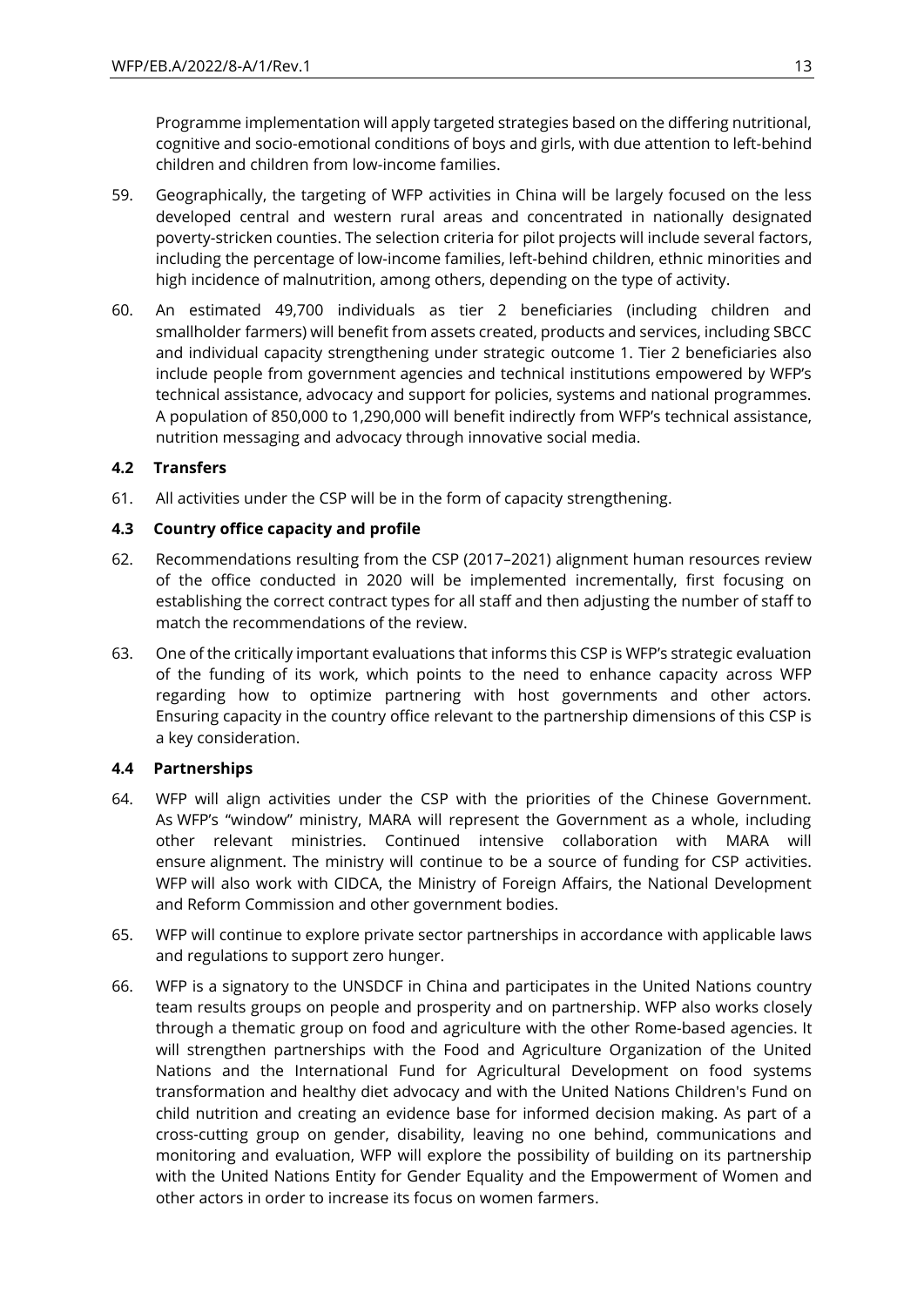## **5. Performance management and evaluation**

### **5.1 Monitoring and evaluation arrangements**

- 67. WFP will establish relevant monitoring and evaluation frameworks in collaboration with partners for all the activities under each strategic outcome. Under strategic outcome 1, previous investments in monitoring and evaluation for the 2017–2021 CSP will yield findings at the beginning of the 2022–2025 CSP. WFP will build upon them to strengthen the monitoring mechanisms for domestic projects and will apply the most relevant indicators from its corporate results framework.
- 68. The country office has worked closely with WFP's Corporate Planning and Performance Division and Office of Evaluation on the mid-term review and the final evaluation of the 2017–2021 CSP, the results of which have informed the development of the 2022–2025 CSP. This collaboration will continue through the implementation of the latter CSP; a mid-term review will take place in the final quarter of 2023 and a centralized evaluation will begin in the first quarter of 2024. All data collected will be disaggregated by sex, age and disability where applicable and feasible.

#### **5.2 Risk management**

69. Throughout the CSP implementation period WFP will monitor strategic, operational, fiduciary and financial risks and maintain a risk register identifying mitigation actions. Contributions from MARA, along with engagement with the private sector in consultation with and with the consent of the Government, will ensure sufficient funding.

#### *Strategic risks*

70. Among strategic risks, a potential shortage of technical expertise in WFP's China office in some key programme areas can be mitigated by strong and consistent oversight and support from headquarters on an ad hoc basis.

#### *Operational risks*

71. To mitigate the risk of monitoring, baseline data will be explicitly identified in line with the new corporate results framework at the beginning of the CSP term to reflect the progress to be made.

#### *Fiduciary risks*

72. Internal audit of WFP's operations and implementation of necessary adjustments will ensure that fiduciary risks are reduced.

### **5.3 Social and environmental safeguards**

- 73. Throughout the implementation of the 2022–2025 CSP WFP will work to identify and reduce potential negative impacts of its operations and activities.
- 74. WFP will implement an environmental management system to systematically identify, avoid and manage significant environmental impacts from in-house activities. This will include reducing air travel by promoting video-conferencing for meetings and training; incorporating environmental principles into event planning, for example by making meetings paperless and plastic free and reducing food waste; promoting and seeking energy efficiency in facilities, waste and water management; and improving staff awareness of issues such as resource efficiency and pollution prevention.
- 75. To contribute to the achievement of the SDGs and the pledge of the 2030 Agenda for Sustainable Development to leave no one behind, WFP's activities will align with the provisions of the UNSDCF as agreed with the Government. Regarding gender equality in WFP staffing, the number of women staff will be at least equal to the number of men. Gender considerations and support for individuals and groups at risk of vulnerability,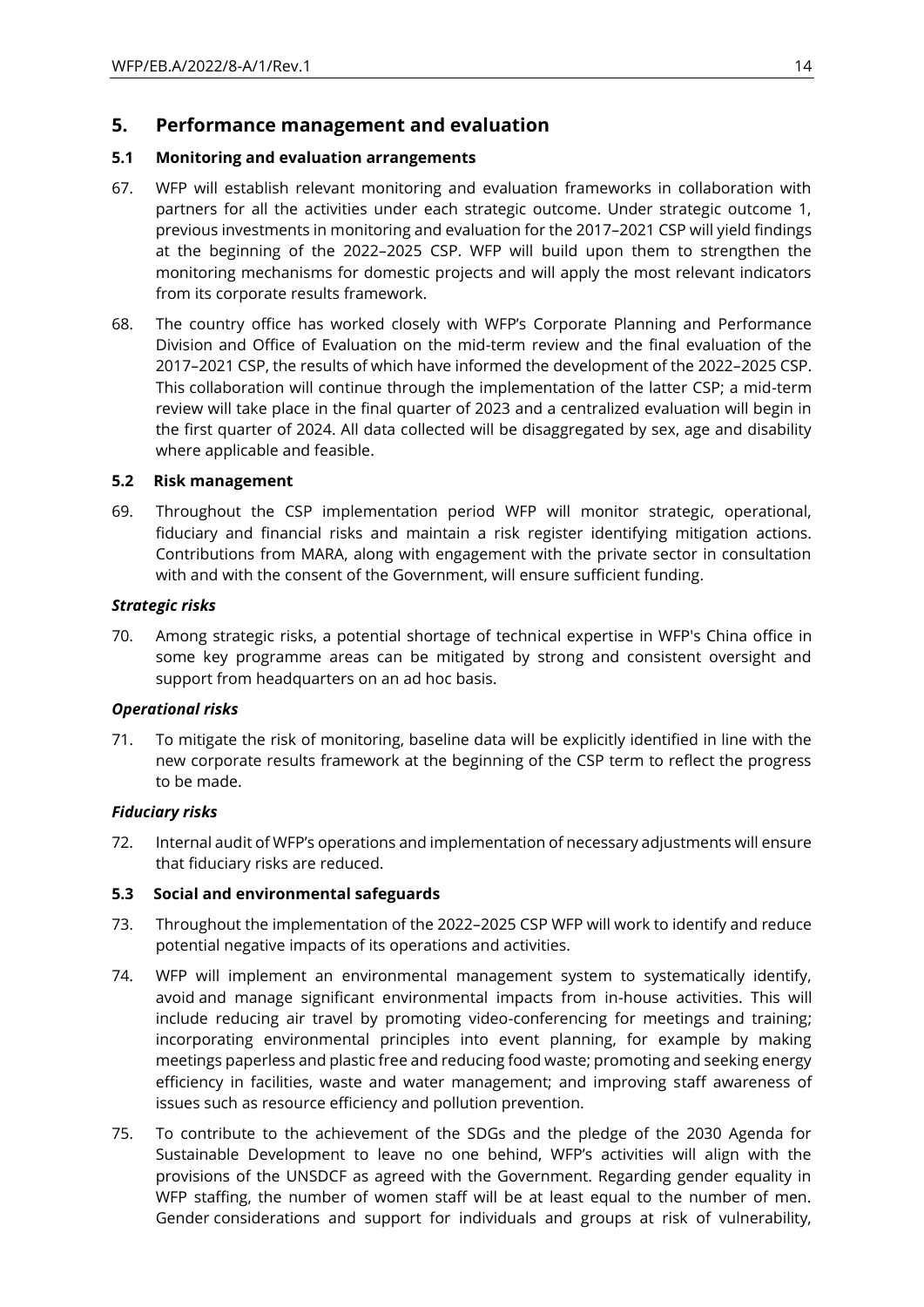including persons with disabilities, will be integrated throughout the implementation of the domestic projects when applicable.

## **6. Resources for results**

#### **6.1 Country portfolio budget**

76. As detailed in table 1, the financial requirements of the CSP relate to strategic outcome 1. The country portfolio budget has been designed based on the experience of the previous CSP and in line with projections of the dynamics of WFP's projects over the four years of this CSP. Following WFP's corporate requirements, 15 percent of project costs will be dedicated to projects with gender equality and women's empowerment considerations by 2025.

| TABLE 1: COUNTRY PORTFOLIO BUDGET (USD) |                 |           |           |           |           |              |
|-----------------------------------------|-----------------|-----------|-----------|-----------|-----------|--------------|
| <b>Strategic</b><br>outcome             | <b>Activity</b> | 2022      | 2023      | 2024      | 2025      | <b>Total</b> |
|                                         |                 | 958 180   | 1 947 447 | 2 113 902 | 2 043 674 | 7 063 204    |
|                                         | $\mathcal{L}$   | 887726    | 1795200   | 938 349   | 1863546   | 6484820      |
|                                         | 3               | 269 942   | 566 392   | 634 806   | 633 761   | 2 104 901    |
| Total                                   |                 | 2 115 848 | 4 309 040 | 4 687 057 | 4540980   | 15 652 925   |

#### **6.2 Resourcing outlook and strategy**

- 77. Since signing the MoU with WFP in 2016, MARA is committed to providing USD 1.5 million per year in support of WFP's work in China. The contributions between 2017 and 2020 exceeded the pledged amount and averaged around USD 2.3 million per year. WFP continues to advocate increased resources from MARA to finance the CSP.
- 78. WFP will explore partnerships with several private sector companies in accordance with applicable laws and regulations to mobilize additional resources for CSP implementation. The implementation of CSP activities will be subject to the funding available.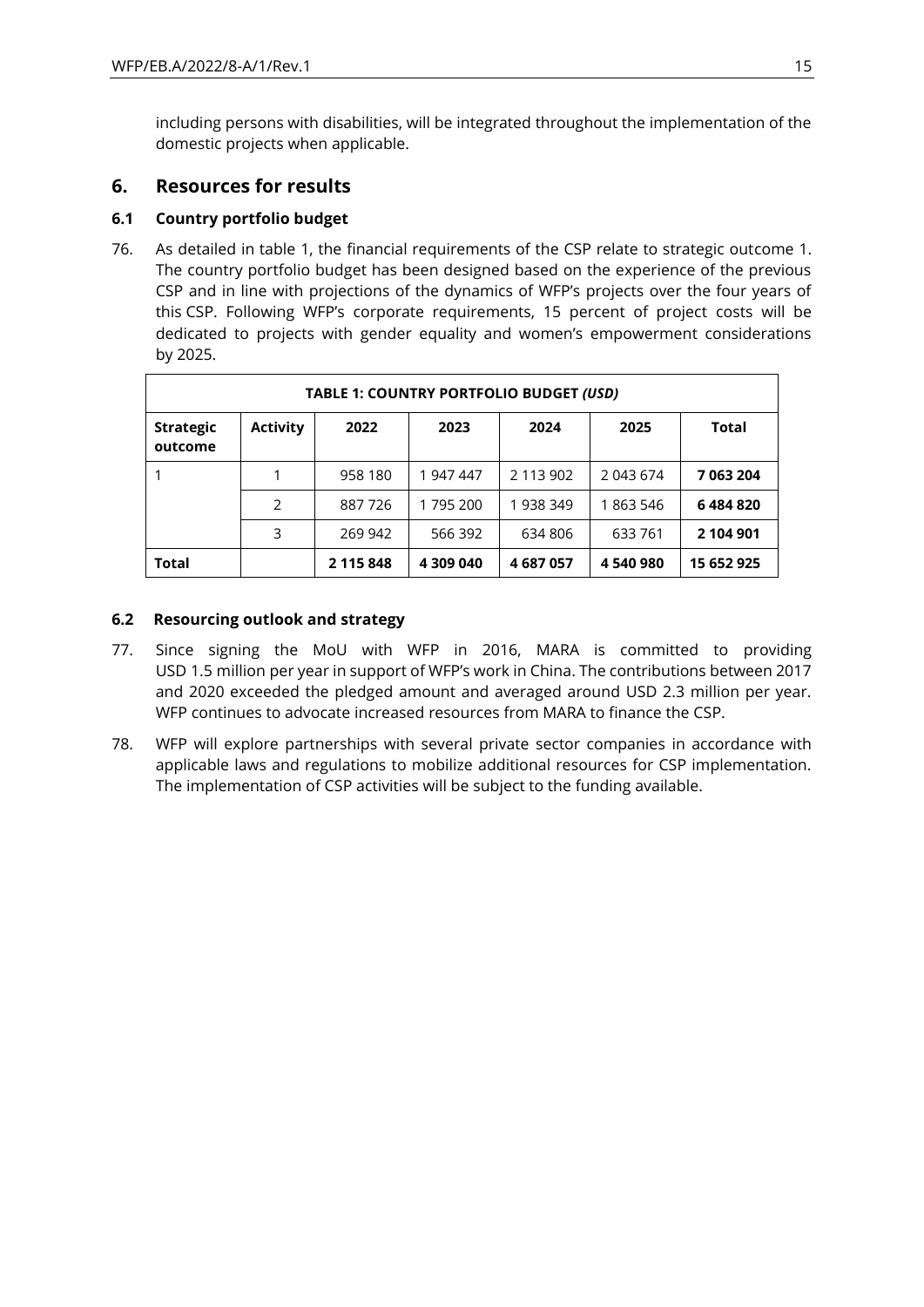### **ANNEX I**

#### **LOGICAL FRAMEWORK FOR CHINA COUNTRY STRATEGIC PLAN (2022–2025)**

**Strategic Goal 1: Support countries to achieve zero hunger**

**Strategic Objective 2: Improve nutrition**

**Strategic Result 2: No one suffers from malnutrition**

**Strategic outcome 1: Left-behind groups in rural areas of China have improved nutrition status and livelihoods in line with national targets by 2025** Outcome category: Enhanced social and public-sector capacity to identify, target and assist nutritionally vulnerable populations Focus area: root causes

#### **Assumptions**

Resources will be sustained or grow through China's own government and private sector contributions. The enabling conditions also include that the Government at various levels has demonstrated interest and ownership in the activities, and that the cross-sectoral coordination mechanisms are in place to implement the activities. Other conditions include that capacity strengthening, technical advice, tools, and demonstration activities are adopted and applied successfully by targeted households, including women and, new knowledge implemented, and engagement with stakeholders continues. Women's equal and effective participation in the project activities will be pursued with the implementing agencies.

#### **Outcome indicators**

Number of national food security and nutrition policies, programmes and system components enhanced as a result of WFP capacity strengthening

Percentage of targeted smallholder farmers reporting increased production of nutritious crops, disaggregated by sex of smallholder farmer

Rate of smallholder post-harvest losses

Value and volume of smallholder sales through WFP-supported aggregation systems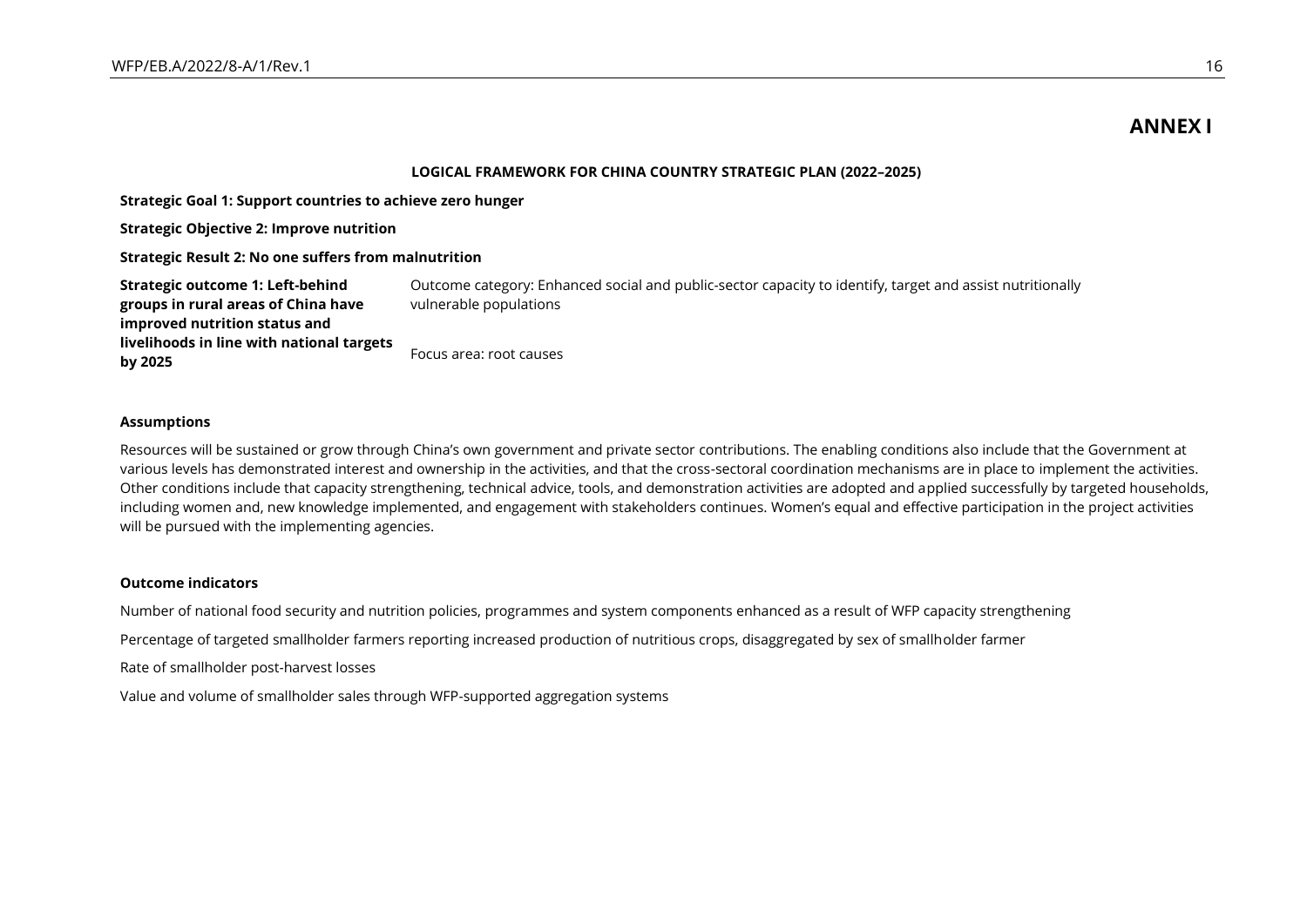#### **Activities and outputs**

#### **1. Provide advice and assistance on integrating smallholder farmers into nutrition-sensitive value chains to national stakeholders (SMS: Smallholder agricultural market support activities)**

1.1 Smallholder farmers and other rural populations benefit from more resilient, nutrition-sensitive value chains and improved livelihoods that improve nutrition status in rural areas (C: Capacity development and technical support provided)

1.1 Smallholder farmers and other rural populations benefit from more resilient, nutrition-sensitive value chains and improved livelihoods that improve nutrition status in rural areas (D: Assets created)

1.1 Smallholder farmers and other rural populations benefit from more resilient, nutrition-sensitive value chains and improved livelihoods that improve nutrition status in rural areas (E: Social and behaviour change communication delivered)

1.1 Smallholder farmers and other rural populations benefit from more resilient, nutrition-sensitive value chains and improved livelihoods that improve nutrition status in rural areas (F: Purchases from smallholders completed)

#### **2. Provide advice and assistance on extending nutrition-sensitive school feeding programmes to national stakeholders (CSI: Institutional capacity strengthening activities)**

2.1 Rural preschool children benefit from improved capacity of national actors to extend and implement existing nutrition-sensitive school feeding programmes in order to reduce rural-urban nutritional disparities (C: Capacity development and technical support provided)

2.1 Rural preschool children benefit from improved capacity of national actors to extend and implement existing nutrition-sensitive school feeding programmes in order to reduce rural-urban nutritional disparities (E: Social and behaviour change communication delivered)

#### **3. Provide facilitation for development and humanitarian cooperation with China (OTH: Other)**

3.1 Malnourished and food-insecure populations benefit from enhanced strategic, public and private partnerships aimed at achieving SDG 2 (K: Partnerships supported)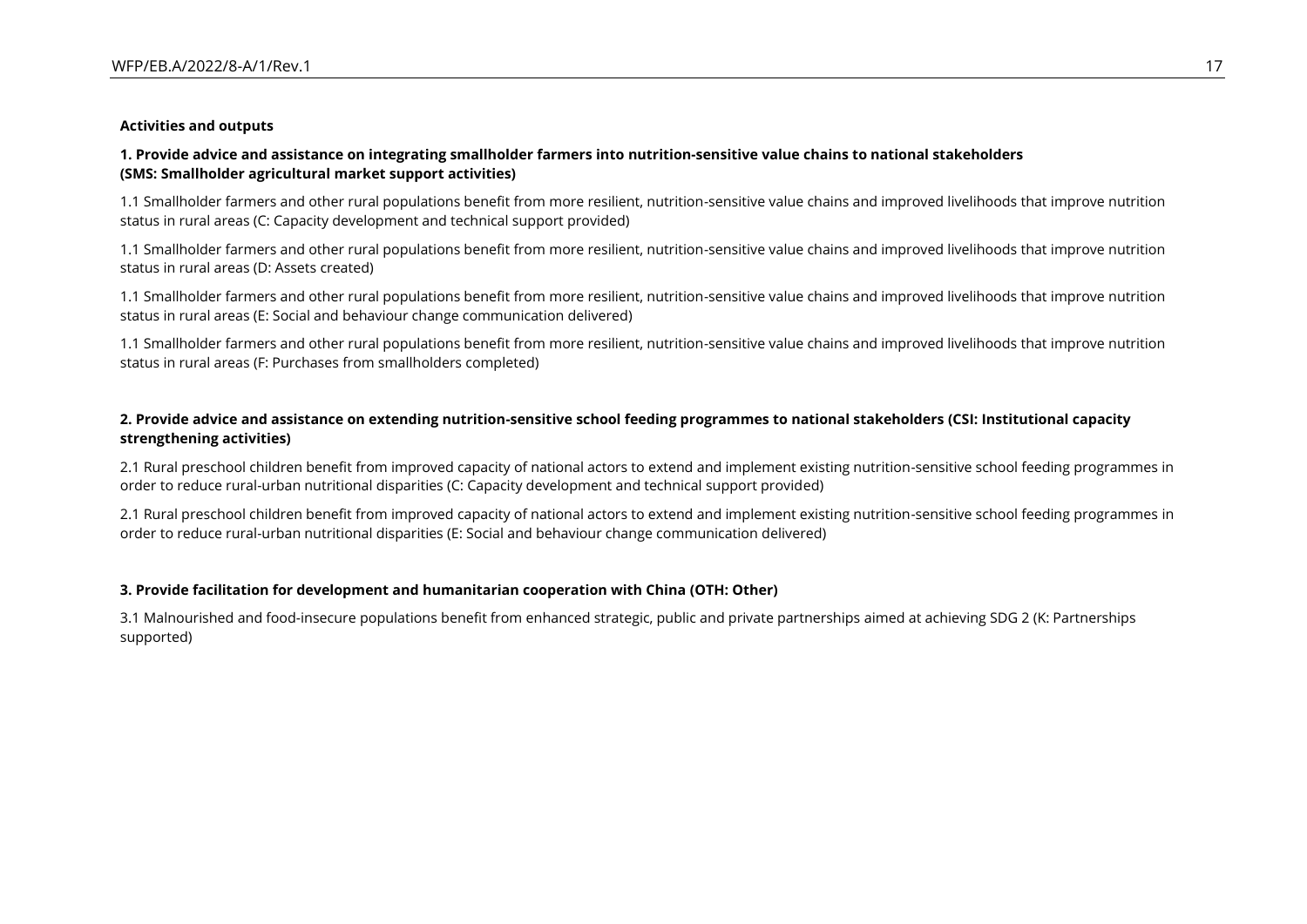## **ANNEX II**

| INDICATIVE COST BREAKDOWN BY STRATEGIC OUTCOME (USD) |                                              |            |  |  |
|------------------------------------------------------|----------------------------------------------|------------|--|--|
|                                                      | <b>Strategic Result 2/</b><br>SDG target 2.2 | Total      |  |  |
|                                                      | <b>Strategic outcome 1</b>                   |            |  |  |
| Focus area                                           | Root causes                                  |            |  |  |
| <b>Transfers</b>                                     | 11 916 539                                   | 11 916 539 |  |  |
| Implementation                                       | $\mathbf{0}$                                 | $\bf{0}$   |  |  |
| Adjusted direct support costs                        | 2 781 043                                    | 2781043    |  |  |
| <b>Subtotal</b>                                      | 14 697 582                                   | 14 697 582 |  |  |
| Indirect support costs<br>$(6.5$ percent)            | 955 343                                      | 955 343    |  |  |
| Total                                                | 15 652 925                                   | 15 652 925 |  |  |